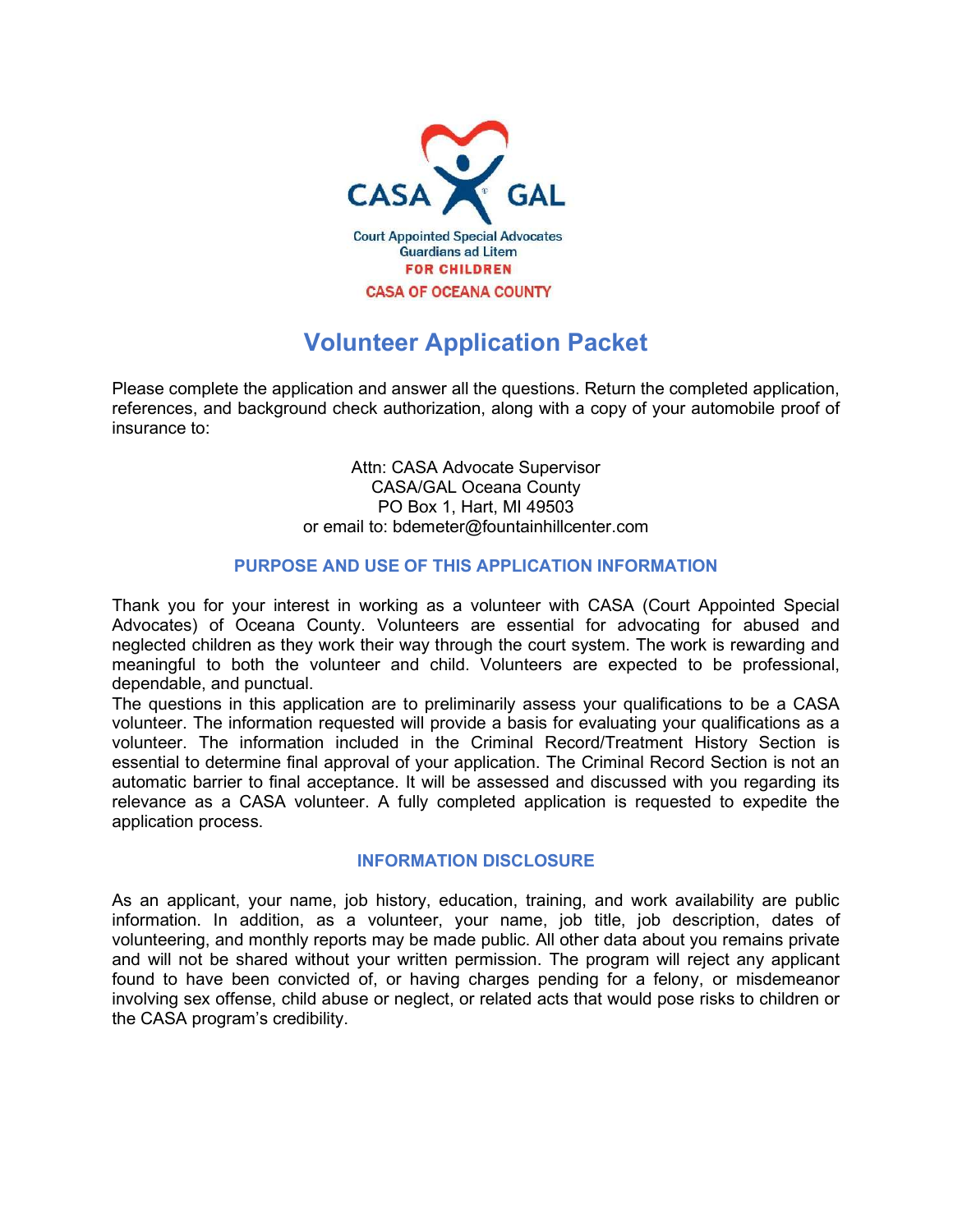# VOLUNTEER APPLICATION

Please type or write legibly using black ink. Complete all pages of the application to be considered.

## Personal Information

| <b>First Name</b>                                                                                                                                                                                                              | Middle Name |                    |                  | Last Name |                                        |          |
|--------------------------------------------------------------------------------------------------------------------------------------------------------------------------------------------------------------------------------|-------------|--------------------|------------------|-----------|----------------------------------------|----------|
| Address                                                                                                                                                                                                                        |             | City               |                  |           | State                                  | Zip Code |
| Email                                                                                                                                                                                                                          |             | Date of Birth      |                  |           | Gender<br>○Male ○Female                |          |
| Home Phone $\Box$ preferred contact)<br>Cell Phone ( $\Box$ preferred contact)                                                                                                                                                 |             |                    |                  |           | Work Phone ( $\Box$ preferred contact) |          |
| Primary Language                                                                                                                                                                                                               |             | Secondary Language |                  |           |                                        |          |
| Social Security Number (required for background checks)                                                                                                                                                                        |             |                    | Driver's License |           |                                        |          |
| Some volunteer duties require the use of a car. You are obligated to report changes in your ability to drive and/or the<br>loss of vehicle insurance coverage. Do you own a car with liability insurance? $\Box$ Yes $\Box$ No |             |                    |                  |           |                                        |          |
| List Maiden Name and/or other names you have been known by:                                                                                                                                                                    |             |                    |                  |           |                                        |          |
| Have you lived in a state other than Michigan in the past seven years?                                                                                                                                                         |             |                    |                  |           |                                        |          |
| $\Box$ Yes $\Box$ No If Yes, where?                                                                                                                                                                                            |             |                    |                  |           |                                        |          |

# Emergency Contact

| Name | Relationship | <b>Phone Number</b> |
|------|--------------|---------------------|
|      |              |                     |

#### Education

| High School | Graduated?<br>$\Box$ Yes $\Box$ No |                                    |
|-------------|------------------------------------|------------------------------------|
| College     | Degree                             | Graduated?<br>$\Box$ Yes $\Box$ No |
| Other       | Degree                             | Graduated?<br>$\Box$ Yes $\Box$ No |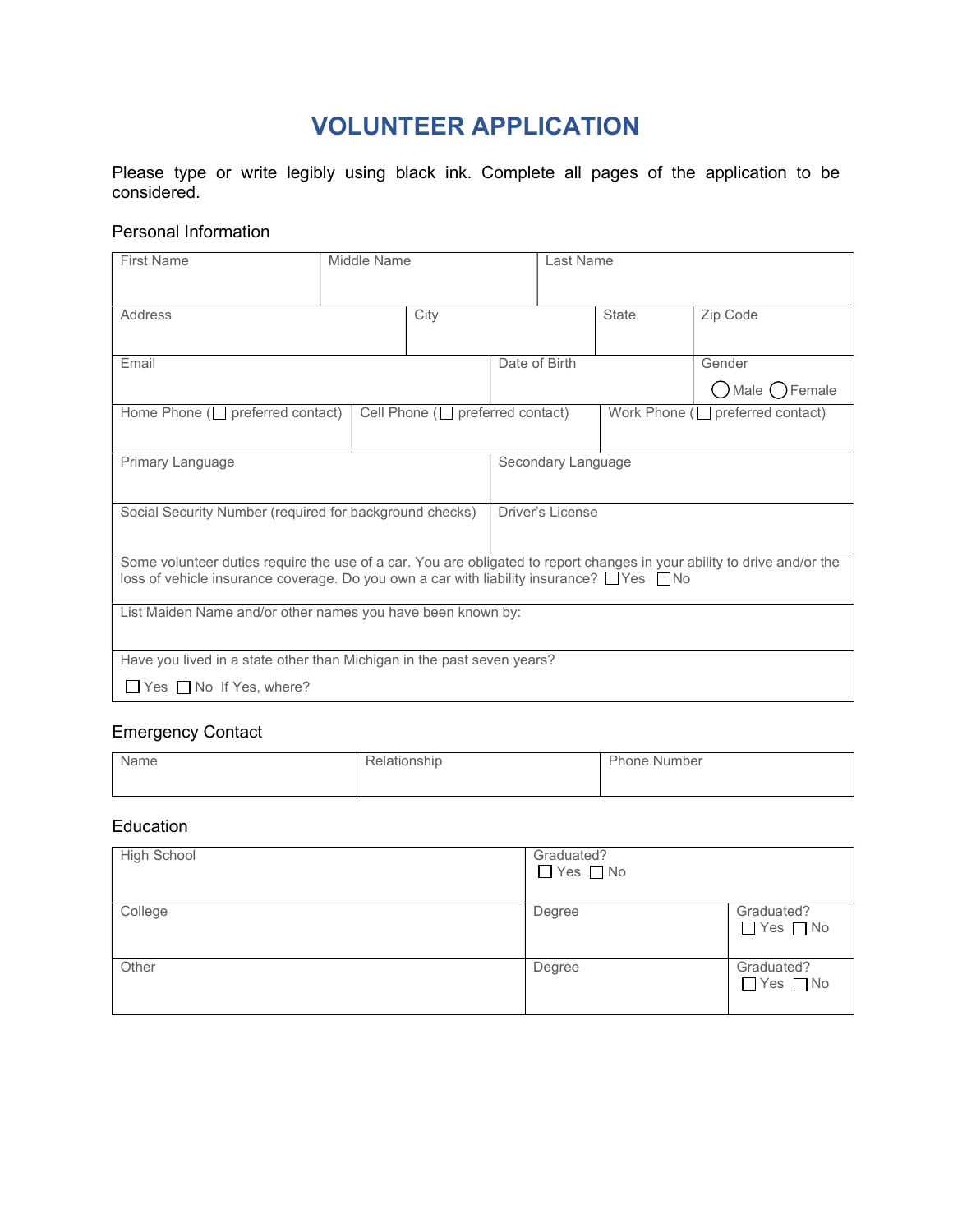#### Employment—Please begin list with current or last employer.

| <b>Current Employment Status</b>                      |          |                |  |
|-------------------------------------------------------|----------|----------------|--|
| □Full-Time □Part-Time □Student □Retired □Not Employed |          |                |  |
| Employer                                              | Position | Dates Employed |  |
|                                                       |          |                |  |
|                                                       |          |                |  |
|                                                       |          |                |  |
|                                                       |          |                |  |
|                                                       |          |                |  |
|                                                       |          |                |  |

#### Volunteer Experience

| <b>Organization/Business</b> | Position/Description | Dates |
|------------------------------|----------------------|-------|
|                              |                      |       |
|                              |                      |       |
|                              |                      |       |
|                              |                      |       |
|                              |                      |       |
|                              |                      |       |

### Additional Questions

Why do you want to volunteer?

Please list any areas of interest or knowledge and hobbies or special skills that you could offer as a volunteer.

What experience or knowledge of children and families do you have to assist you in determining what may be in a child's best interest? (i.e., parenting, childcare, education, or work experience).

Have you had any experiences with social service agencies such as a staff person, a foster parent, volunteer, or client?  $\Box$  Yes  $\Box$  No If yes, please describe:

Have you had any experience dealing with the juvenile or family court system or child protective services?  $\Box$  Yes  $\Box$  No If yes, please describe: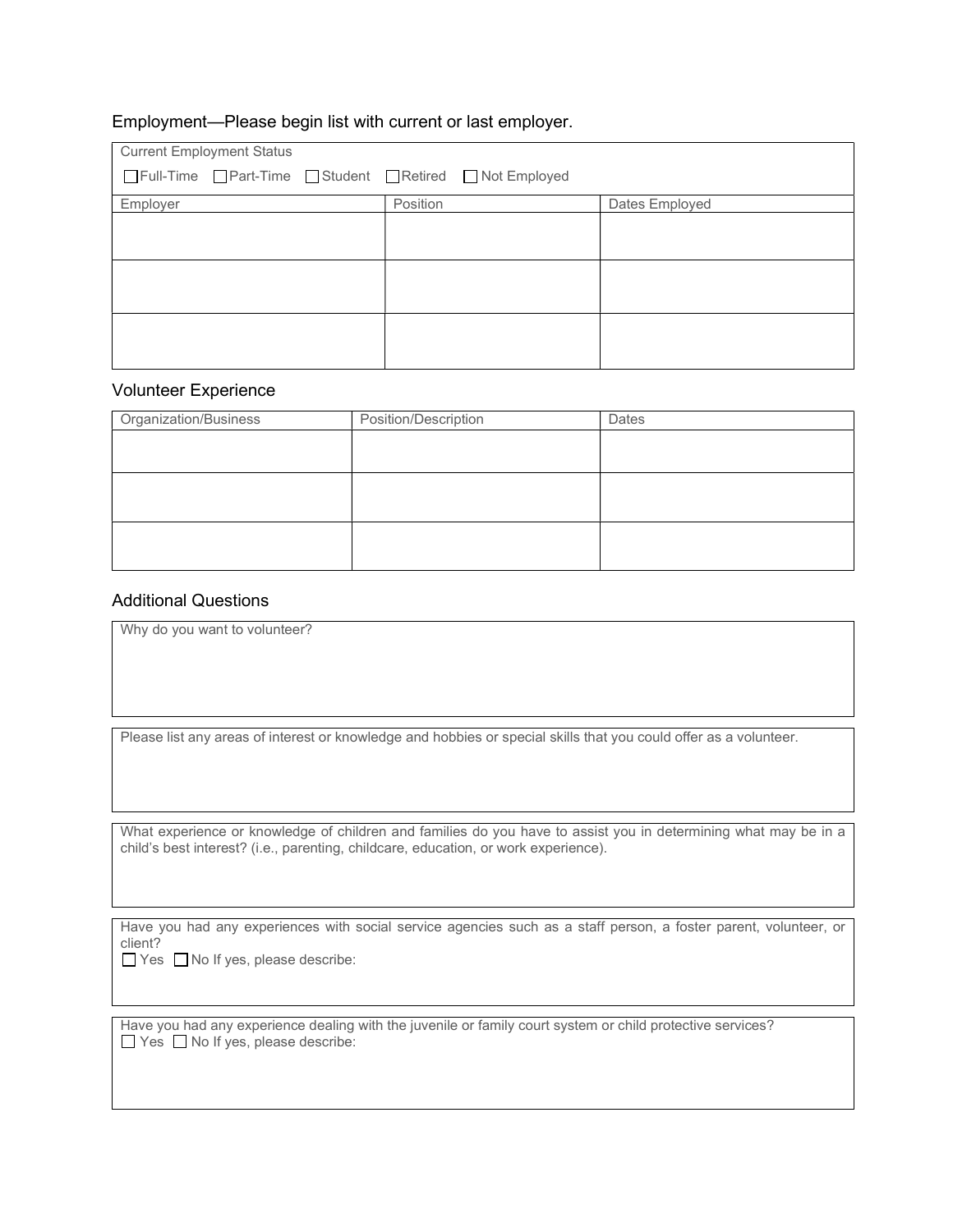How could the child welfare system do a better job of protecting children?

How many total hours per week are you available to dedicate to this role?

Were you abused or neglected as a child?  $\Box$  Yes  $\Box$  No If yes, please explain.

Have you ever been accused of abusing or neglecting a child?  $\Box$  Yes  $\Box$  No If yes, please explain.

Have you ever been involved in a relationship that included domestic violence?  $\Box$  Yes  $\Box$  No If yes, please explain.

Have you ever been in any type of court proceeding at the District, Probate, Circuit or Supreme Court level?  $\Box$  Yes  $\Box$  No If yes, please explain.

Have you ever struggled with any substance abuse issues?  $\Box$  Yes  $\Box$  No If yes, please explain.

Please list any additional information you feel would be helpful in assessing your application.

# Criminal Record

The information requested in this section is essential to conduct the record check and is required to be accepted into the program. If you choose to withhold this information, you will not be accepted into the program.

|       | Have you at any time had any contact with law enforcement? $\Box$ Yes $\Box$ No If yes, please explain: |
|-------|---------------------------------------------------------------------------------------------------------|
| Dates | Outcome                                                                                                 |
|       |                                                                                                         |
|       |                                                                                                         |
|       |                                                                                                         |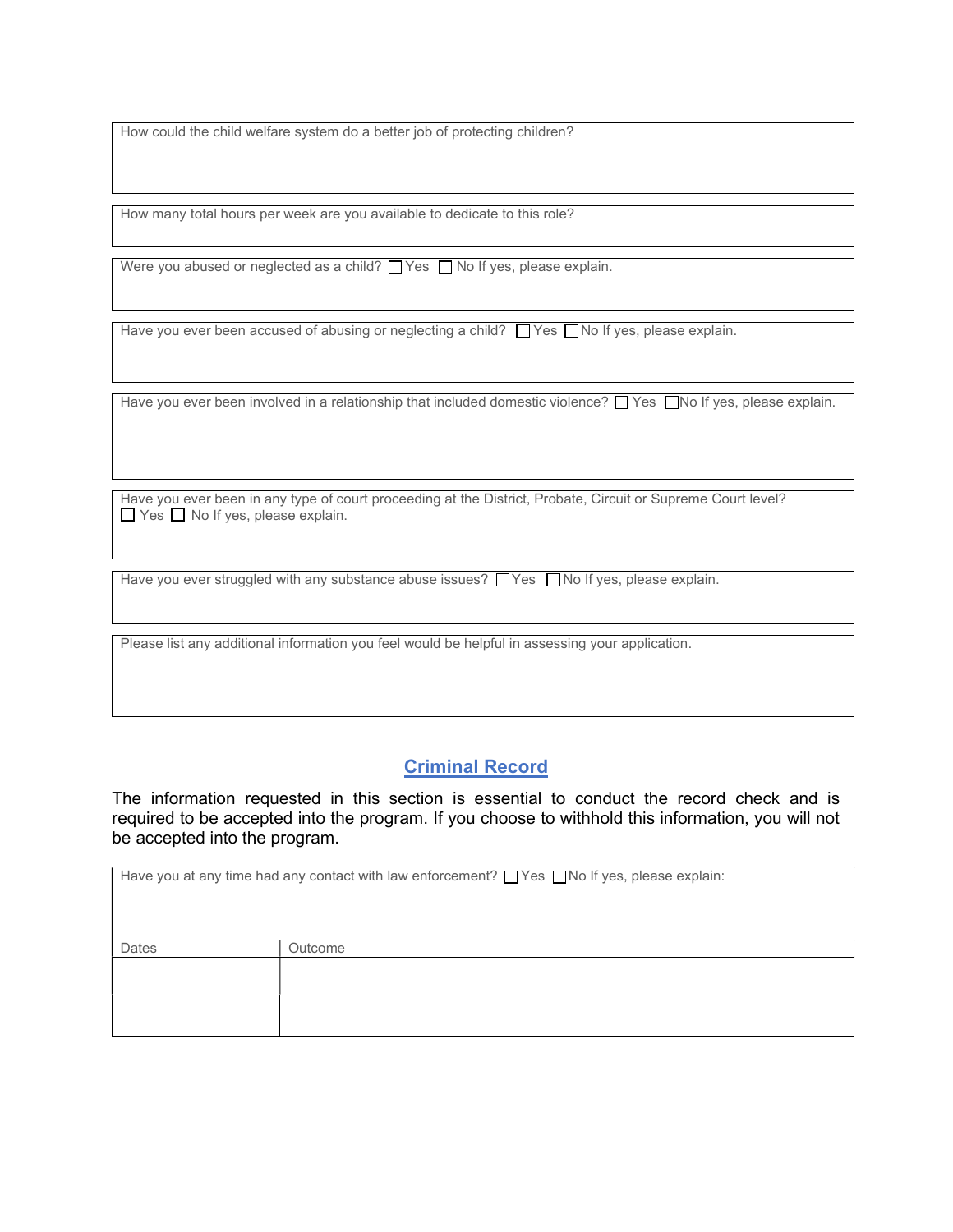# **References**

Please list three personal references that can attest to your character skills and dependability. One reference should be a supervisor if employed. Other examples might be a minister, teacher, therapist, co-worker, etc. Please do not use family members. References will be contacted.

| Name    |       | Relationship |          |  |
|---------|-------|--------------|----------|--|
| Address |       |              |          |  |
| City    | State |              | Zip Code |  |
| Phone   |       | Email        |          |  |
| Name    |       | Relationship |          |  |
| Address |       |              |          |  |
| City    | State |              | Zip Code |  |
| Phone   |       | Email        |          |  |
| Name    |       | Relationship |          |  |
| Address |       |              |          |  |
| City    | State |              | Zip Code |  |
| Phone   |       | Email        |          |  |

# Background Check Authorization

To ensure the protection of children in the care of the State of Michigan being advocated for by the CASA of Oceana County, CASA of Oceana County requires that all potential volunteers complete a criminal and civil background check.

CASA of Oceana County reserves the right to "approve" or "deny" any volunteer service upon review of the background check returned. The determination will be based upon the individual's fitness to have responsibility for the safety and wellbeing of children. Providing false information,